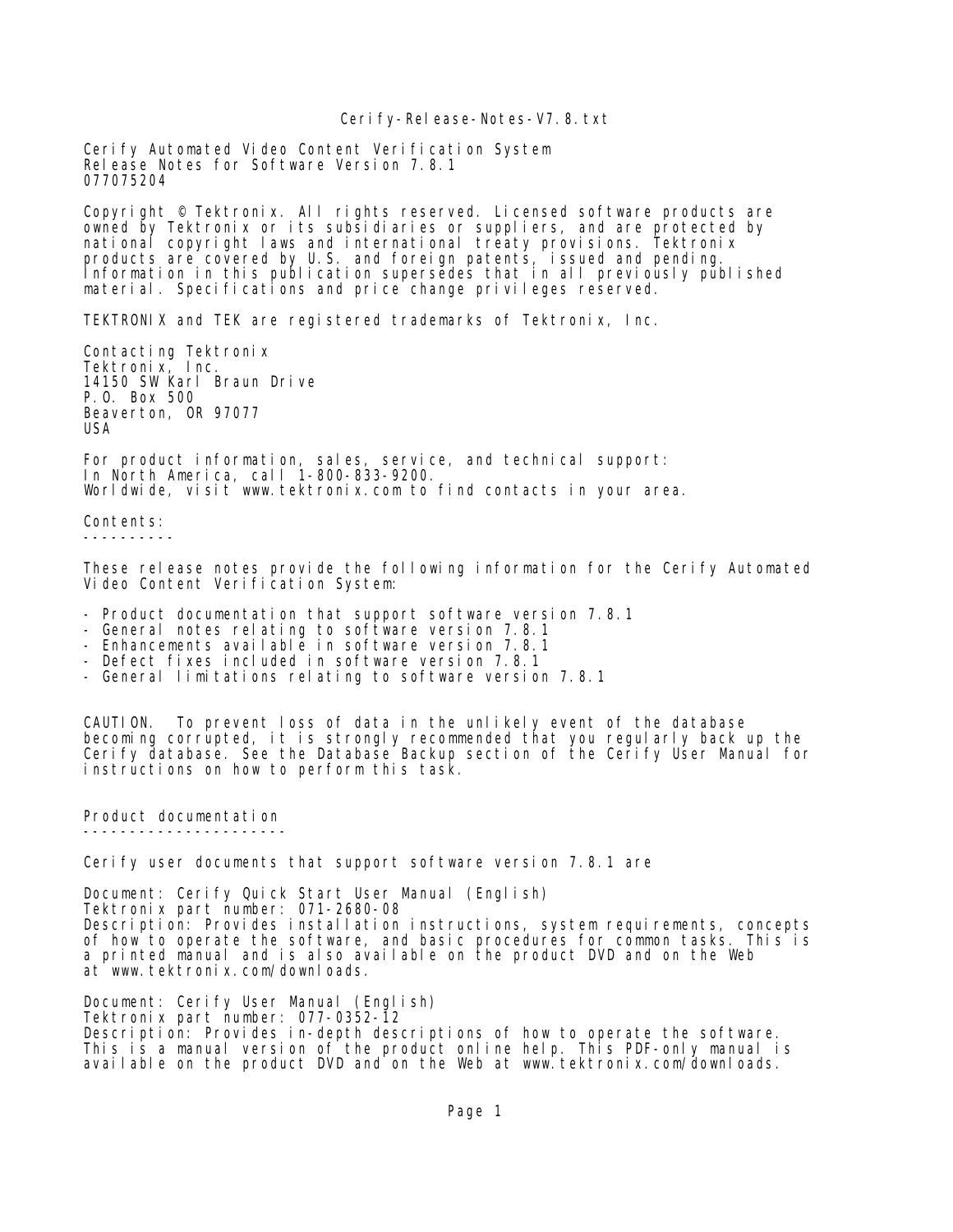## Cerify-Release-Notes-V7.8.txt

Document: Cerify Software License Notices (English) Tektronix part number: 001-1513-01 Description: Provides the Cerify Software License Agreement and also the licenses of various third party software used in Cerify. This PDF-only manual is available only on the product DVD.

\*\*\*\*\*\*\*\*\*\*\*\*\*\*\*\*\*\*\*\*\*\*\*\*\*\*\*\*\*\*\*\*\*\*\*\*\*\*\*\*\*\*\*\*\*\*\*\*\*\*\*\*\*\*\*\*\*\*\*\*\*\*\*\*\*\*\*\*\*\*\*\*\*\*\*\*\*

Cerify version 7.8.1 ---------------------

General notes --------------

 New features ------------

This software release includes the following major features:

- Optimized decoder provided for MPEG-4 SStP (Simple Studio Profile) video format.
- DPP compliance support is added. New section called "DPP Info" is
- displayed under "Processing Result" page.
- Support for Windows Server 2012.

Dongle reprogramming ---------------------

All software versions after v7.2 require an update of the license dongle prior to being able to use the new version. Please make sure to update your Cerify license dongle before installing v7.8 as your Cerify system will cease to operate on v7.8 with the older license dongle until you get the license dongle updated to v7.8.

Also note, all users with a valid Cerify Annual Software Maintenance contract are eligible to receive the base features included in this version without any additional cost.

Licensing for the optional HA (Supervisor high availability functionality) is an additional cost that is not covered by the Cerify Annual Software Maintenance. Please call your Tektronix Sales representative if you wish to add HA feature to your existing Cerify system.

To obtain the license updates needed by your Cerify system to use this new version, send the c2v file of your Cerify dongle to the following address: cerify-asm@tek.com.

Cerify demo dongles need to be updated to version 7.8 in order to use the new features.

Users upgrading from older versions do not need to export and re-import the Cerify database. The upgrade of the database is performed as part of the upgrade install except in the case where an existing non-HA version of Cerify is upgraded to an HA Enterprise cluster option. In this situation, an in-place upgrade is not available.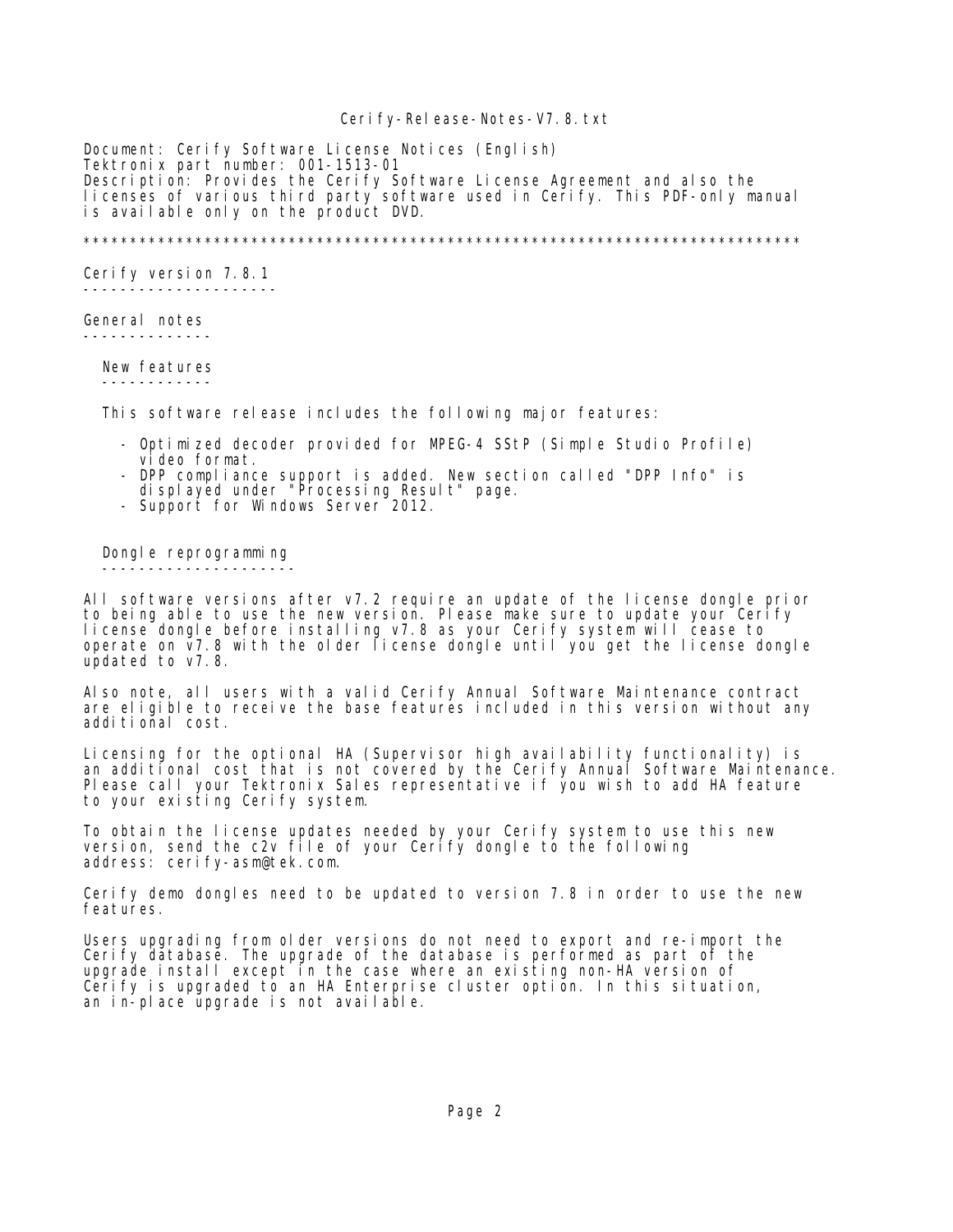Product enhancements --------------------

- Improved Audio/Video Tests

 Cerify v7.8 has had the following improvements made to audio/video testing:

- "CC Presence" test has been added in MPEG-2 and AVC templates to check the presence of closed caption conforming to any standard.
- The sensitivity of the Tape Artifact test has been increased. - A new check has been added in MPEG-4 template to select between the Standard Reference Decoder and the Optimized Decoder for MPEG-4 SStP format.
- Field Order test and Video Type tests are, now, available with the Optimized decoder for AVC and MPEG-2 formats.
	- Test Tone audio quality test in audio template is enhanced to support range of frequencies using a tolerance value. Support added to detect EBU Line-up tones.
	- "Tone exclusion" in audio loudness measurement in audio template and cross-track audio template is enhanced to support range of frequencies using a tolerance value.
	- AVC-Intra Improvements
		- Support added to process AVC-Intra/MOV files which don't have SPS/PPS details.
	- MXF rewrapping

 MXF rewrapping is supported for following flavors of Sony XDACM files: - EVTR

- XDCAM\_DV
- XDCAM\_HD
- XDCAM\_IMX
- XDCAM\_PROXY
- New Container Tests

 Cerify v7.8 has had the following improvements made to MXF container testing:

- Tests to Check for the presence of all DPP mandatory metadata.
- Test for "AFD value check".
- Test for "Shim Version value check".
- Audio track layout detection during quick check and reporting the same in MXF container info.
- DPP Compliance Checks
- Digital Production Partnership (DPP) provides the guidelines for HD and SD file delivery and specifies MXF metadata, which are mandatory to be delivered with the file. Cerify provides a check for DPP compliance.
	- DPP Profile
		- A profile is provided for automatic selection of right DPP profiles, based on the file parameters.

NOTE:

 "Microsoft .NET Framework 4.0" should be installed on the Cerify system for the DPP application to work. In case of a cluster, all nodes should have ".NET Framework".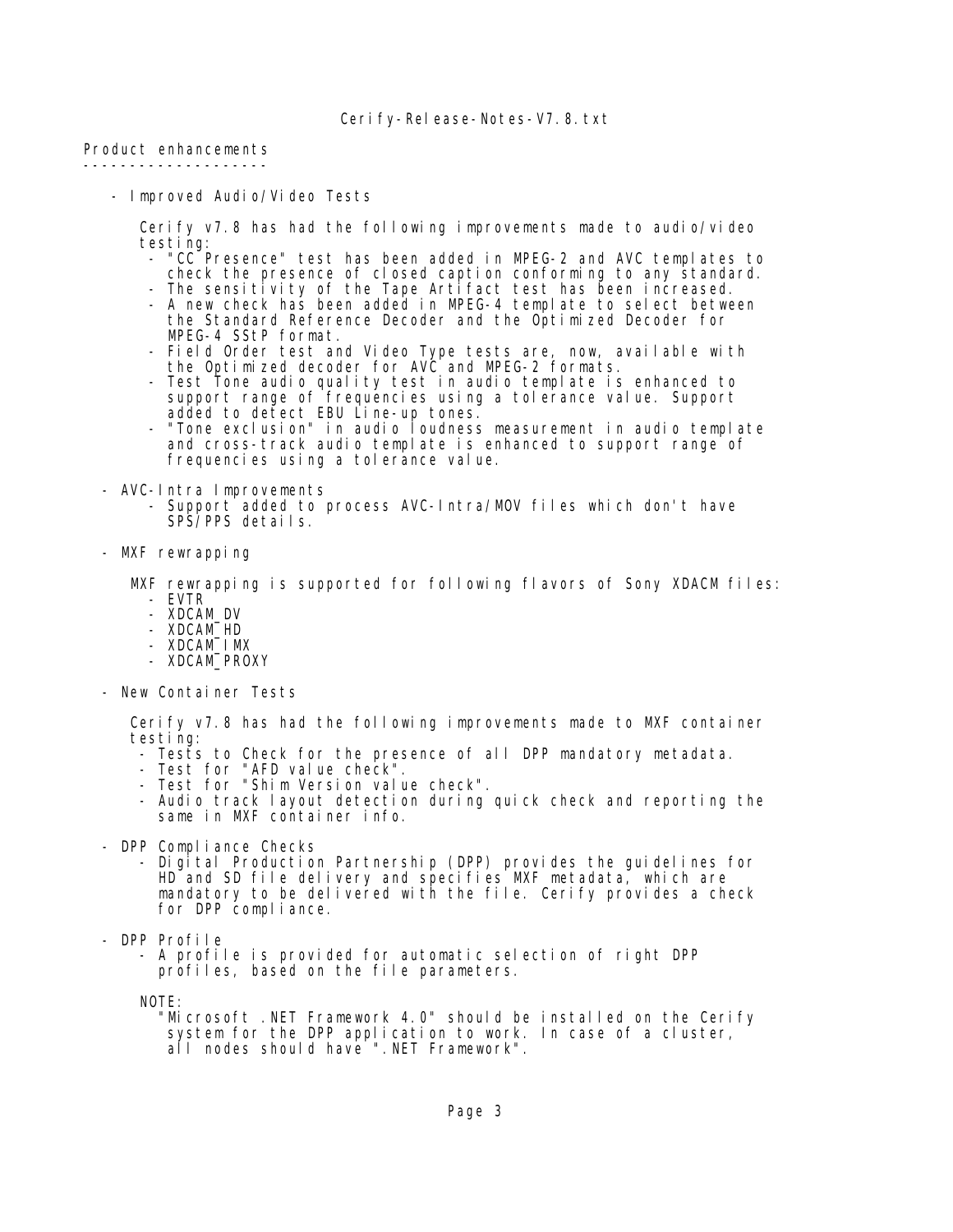## Cerify-Release-Notes-V7.8.txt

- Additional stream attributes
- New MXF stream attributes that are mandatory for DPP compliance are reported under a separate section "DPP Info" when "DPP Metadata Test" is enabled in the MXF container template.
	- Performance improvements
		- Performance optimizations for the freeze frame test.
		- Performance optimizations while processing low resolution AVC files with the optimized decoder.
- Performance Optimizations while processing MPEG-4 Simple Studio
- profile (SStP) files with the Standard Reference Decoder.
	- Performance improvement for file processing over SMB.
	- CeriTalk improvements
		- CeriTalk "GetJobs" API is optimized to improve the response time.
	- Windows Server 2012
		- Cerify supports
- Windows Server 2012, 64-bit
- Windows Server 2012 R2, 64-bit
	- Licensing Improvements
		- Improvements in license handling to minimize field dongle failures.
		- Cerify need not be restarted after license update.
	- Preloaded profiles and templates

 Sample profiles and templates will be preloaded for DPP compliance checks during fresh Cerify 7.8 installations. Installer also provides the option of loading the sample profiles and templates for DPP compliance checks during installer upgrade.

Defect fixes

--------------

The following defects have been fixed in software version 7.8:

- Cerify took more time to process low resolution H.264 files with the optimized decoder.
- Issue in processing some H.264 files with the standard reference decoder.
- In VM, sometimes Cerify was not starting in service mode.
- Processing of some MXF files was stuck at 99%.
	- Missing blockiness alert issue related to UI quality threshold.
	- Vertical dropout artifacts were not detected by Cerify in some files.
	- Rewrapped XDCAM file, after ALC, was not viewable in the Sony XDCAM browser.
	- Audio Video Duration Mismatch.
	- Cerify took long time to process a 5 minute MPEG-2 file with the optimized decoder.
	- Cerify was not able to process some MP4 files with AVC video in which SPS/PPS details were not part of AVCC atom.
	- Streamable files were getting copied to local machine during job processing.
- Dolby E guard band error.
- Display time code in blockiness attribute was not in a proper format.
	- ALC failed for Cross track PCM template with combined track size exceeding 4GB size.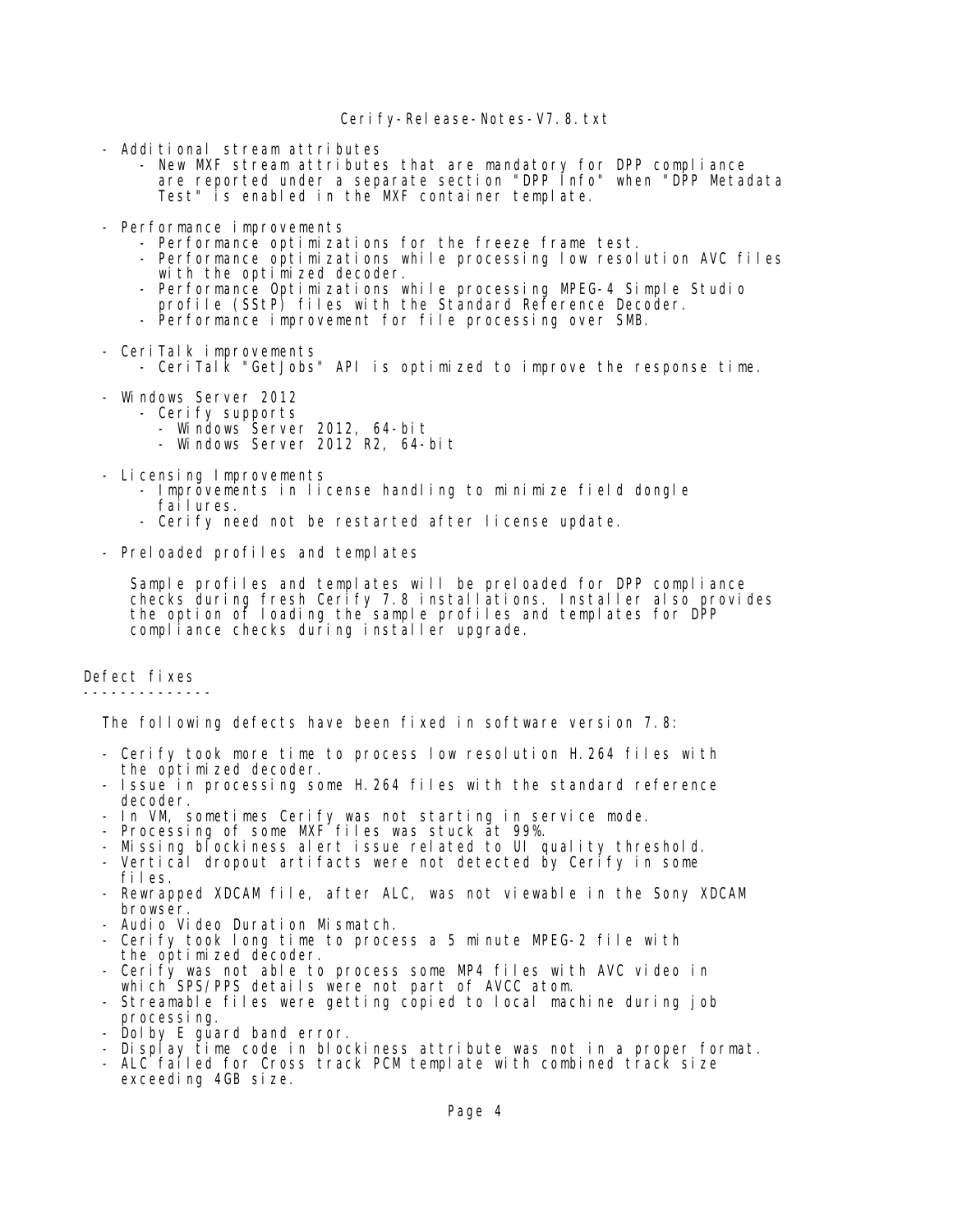- When mediaset was created using CeriTalk API for File protocol, VLC player failed to playout post job processing.
- JPEG 2000 file with interlaced video reported play time as half of audio track duration.
- Picture error detected with the H. 264 optimized decoder.
- Timestamp displayed for the blockiness value attribute was beyond the actual play length of the file.
- Database restore error while using Japanese locale.
- Some streams were hung forever at 0% for jobs using both Cross track templates and PCM templates.
- Fatal error issue while processing some MP4 files with AVC video.
- Memory allocation issue while processing some MXF files containing AES audio when audio data was greater than 3 GB.
- Cerify did not detect blockiness in a file with visible blockiness arti facts.
- Intermittent audio not detected issue while processing some MXF files.
- Drop-frame time code location shown in alerts was not correct for some MXF files.
- Audio standard was not specified under audio info while processing some Microsoft Smooth streaming files containing AAC audio.
- Cerify was not correctly reporting "EBU line-up tones" presence.
- PTS values of audio track were not maintained by TS rewrapping after audio loudness correction of the audio track.
	- QT rewrapping of AIFF audio track failed after audio loudness correction.
	- RIP (Random Index Pack) detection issue while processing some MXF files.
	- Cluster of more than 6 units was becoming unstable very frequently.
- Memory allocation issues while processing some MXF files.
- Intermittent processing errors while processing MOV and MXF files.
	- Partial checks were not working with cross track audio templates.
	- Memory allocation issues while processing MXF files in which some metadata associated with Edit Unit was incorrect.
	- Memory allocation issue while processing MXF files containing
- 8-channel AES3 (D10) audio tracks (whose size is greater than 3 GB). - Cerify was not able to process TS Files with Unicode character names when rewrapping was enabled.
	- Issue in processing MXF file when the UL value for Essence Container and for Picture Essence Coding were not same.
	- Argentina Time zone issue.
	- When SMTP server needed authentication, Cerify e-mail functionality was not working.
	- Action template Copy action was failing in some rare occasions. Added the support to do multiple retries so that the probability of copy failures is reduced.
	- Partial checks feature were not available in AVID AMT container template.
	- ALC log was not displaying properly the "file names with Unicode characters".
	- File names with Unicode characters were not appearing in PDF report.
	- Cerify was not able to detect AAC stream in some TS files.
	- There was audio and video duration mismatch for TS file with AAC audio.
	- Cerify was detecting mono channel for an AAC audio stream containing stereo channels.
- Drop-frame attribute was not shown correctly even though the video frame rate was "29.97".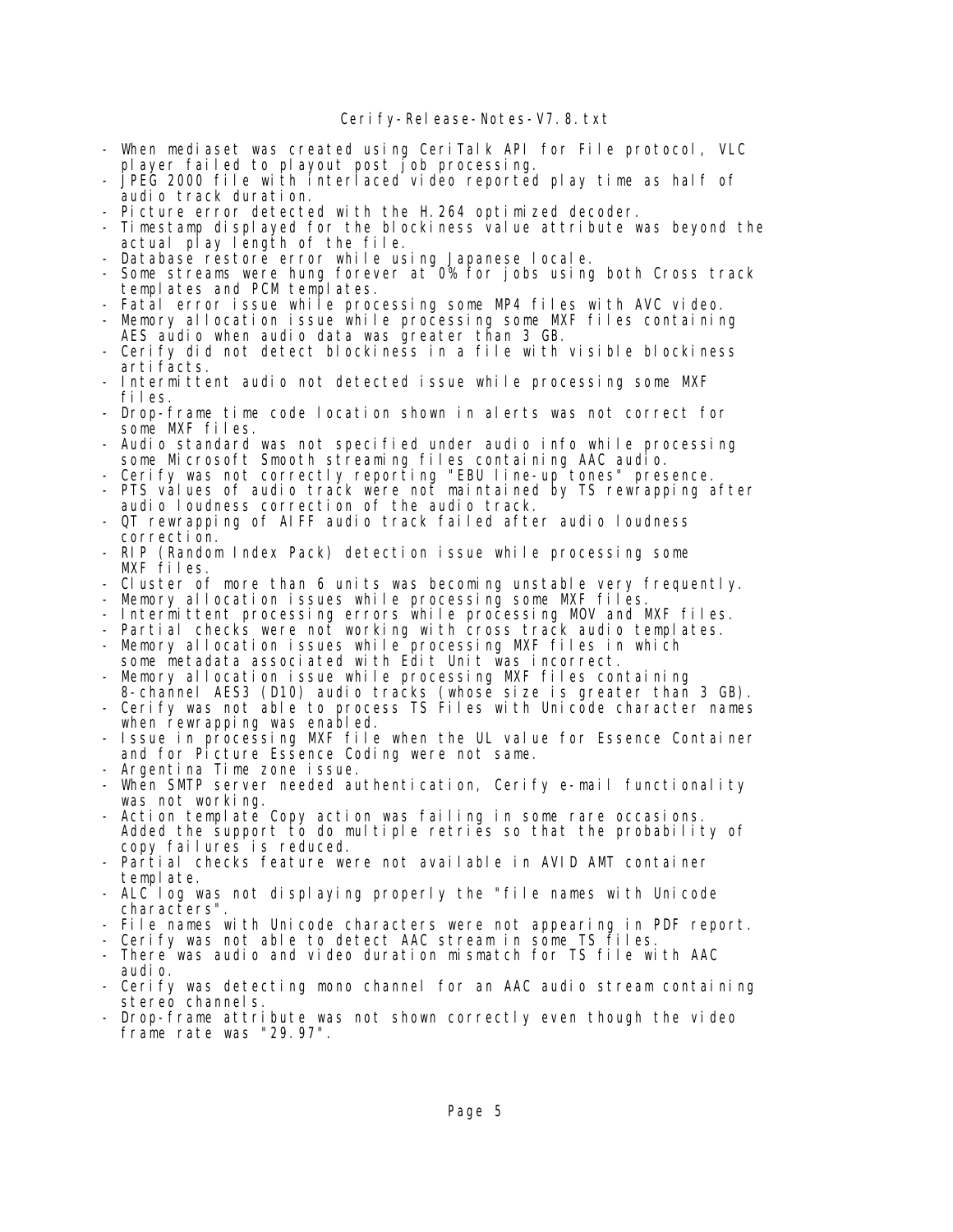General limitations -------------------

This software release has the following general limitations. Please check the Tektronix Web site (www.tek.com/software/downloads) for any updates to the Cerify software.

- Occasional job processing errors are observed, while processing large SStP files with Container template, Video template (with all quality tests enabled) and Audio template (with loudness correction enabled).
- Streamable files may still get copied under certain scenarios.
- To execute and get alerts of the Guardband test, the Syntax test needs to be enabled.
- Stream Attributes
	- The following audio attributes, which are calculated at end of stream, are not displayed for the tracks that are not selected for processing in the profile:
		- Length (play length)
		- Bit rate
		- Length (bytes)
- When only a container template is selected and no audio/video templates are selected for processing, the length (play length) and bit rate attributes will not be available under "Container Info".
- When only a container template is selected and no audio/video templates are selected for processing, the tests related to play length (duration) and bit rate (i.e., tests in container templates like Play Time, Bitrate, Audio/Video duration and Clip Duration) will not be available. Also, if selected will give raise to alerts.
- If video template is not available, then the video time code will not be available for use in alerts.
- Blockiness Test
	- The test fails to detect blockiness if the video frames contain mixed-size blocks and/or "block boundaries are not aligned".
- Tape Dropout Artifacts Test
	- The test fails to detect dropout artifacts if the structure of artifacts does not fit into the "2-D dot matrix like pattern" or "horizontal/vertical lines pattern".
- QuickTime rewrapping after loudness correction - Only RIFF and AIFF audio formats are supported for rewrapping into
	- QuickTime files with reference to external essences.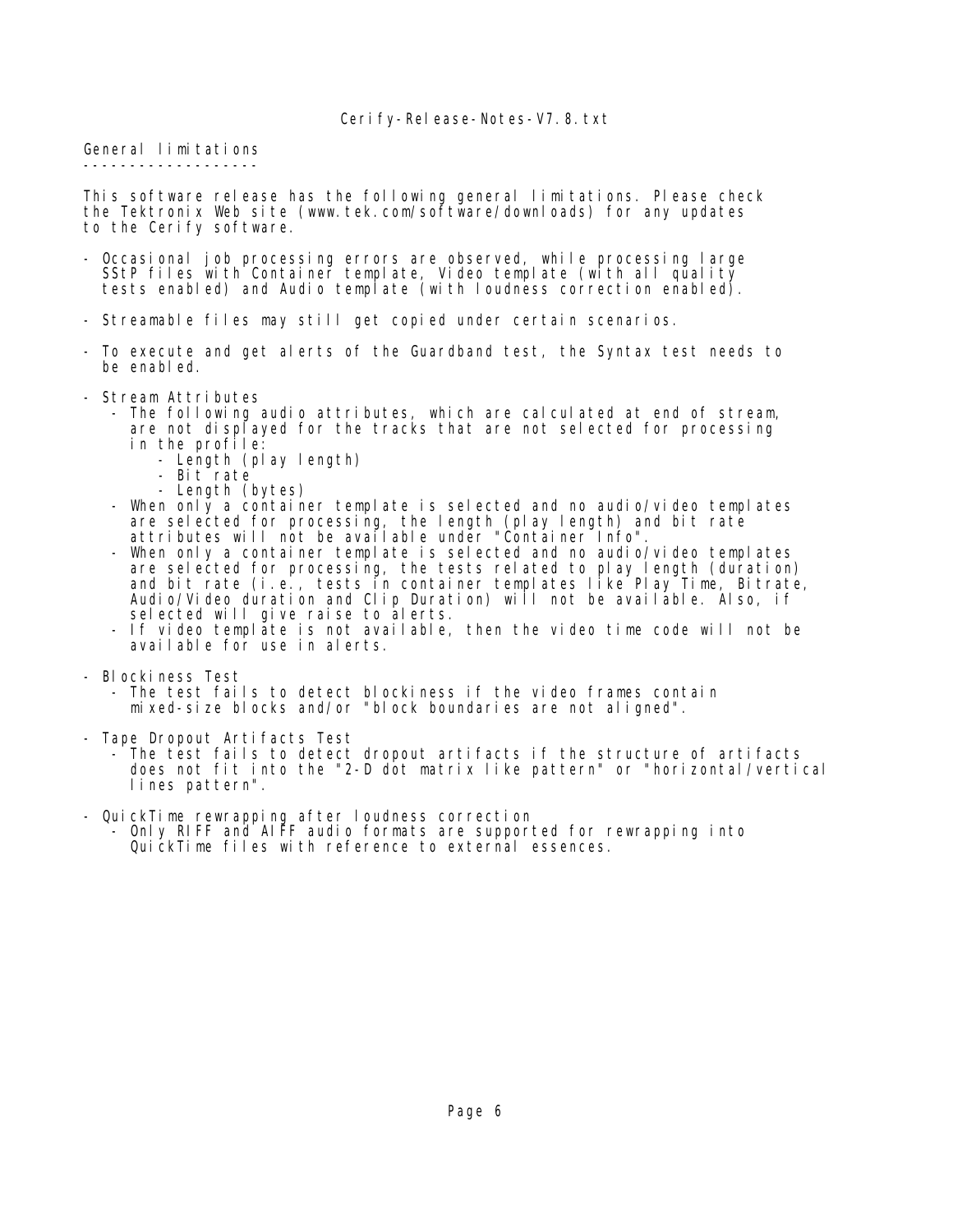- HA Cluster
	- HA cluster might not work correctly if there is momentary outage of the network (less than 10 seconds). In such cases, you might need to restart the cluster.
	- HA cluster will not work correctly if the dongle is removed and reattached (both on primary and secondary Supervisors) or if the dongle is missing in any of the Supervisor systems.
- The in-place upgrade of the database will not be performed when an existing non-HA version of Cerify is upgraded to an HA Enterprise cluster option. While upgrading your Supervisor or standalone Cerify to HA Supervisor, please perform the following steps:
	- Take the backup of the database using the database backup option in the Admin page.
	- Perform the installation upgrade by executing the Cerify installer.
	- Restore the previously backed up database using the database restore option in the Admin page.
- MXF rewrapping after loudness correction (Op1A and OPAtom1A streams)
- Rewrapping is not supported for an MXF file containing mixed SMPTE 337M/PCM audio tracks.
	- After rewrapping, the following items will not be preserved in the rewrapped streams:
		- Package Names
		- Sub-packages
		- Dark metadata
		- ULs registered for private use (private metadata)
	- The rewrapped stream will always have the following:
		- Random Index Package
		- MXF Generic Container Version as SMPTE 385M System Metadata Pack
		- A Footer partition
	- The following items will change in the rewrapped stream:
		- Index SID
		- Body SID
	- The size of the rewrapped stream may be different from the original.
	- MXF rewrapping is not supported for MXF files containing MPEG-4 SStP (Simple Studio Profile) video.
- DPP Attributes
	- If the input MXF file has more than one time line track, then the rewrapped file will have incorrect Start of Material (SOM) values for these tracks.
- "Material Start" attribute is shown as mandatory attribute in the DPP application. However, according to DPP Technical Delivery specifications, this is not mentioned as a mandatory attribute. Therefore, Cerify will not display this as part of DPP info.
	- AFD value, if not coded as part of UL "0x6,0xe,0x2b,0x34,0x1,0x1,0x1,0x5,0x4,0x1,0x3,0x2,0x9,0x0,0x0,0x0", Cerify will not be able to detect the same.
- If the coded value of "Total Number of Parts" does not match with the physical track count, Cerify does not currently raise any alert. Also, the available physical track values are not displayed.